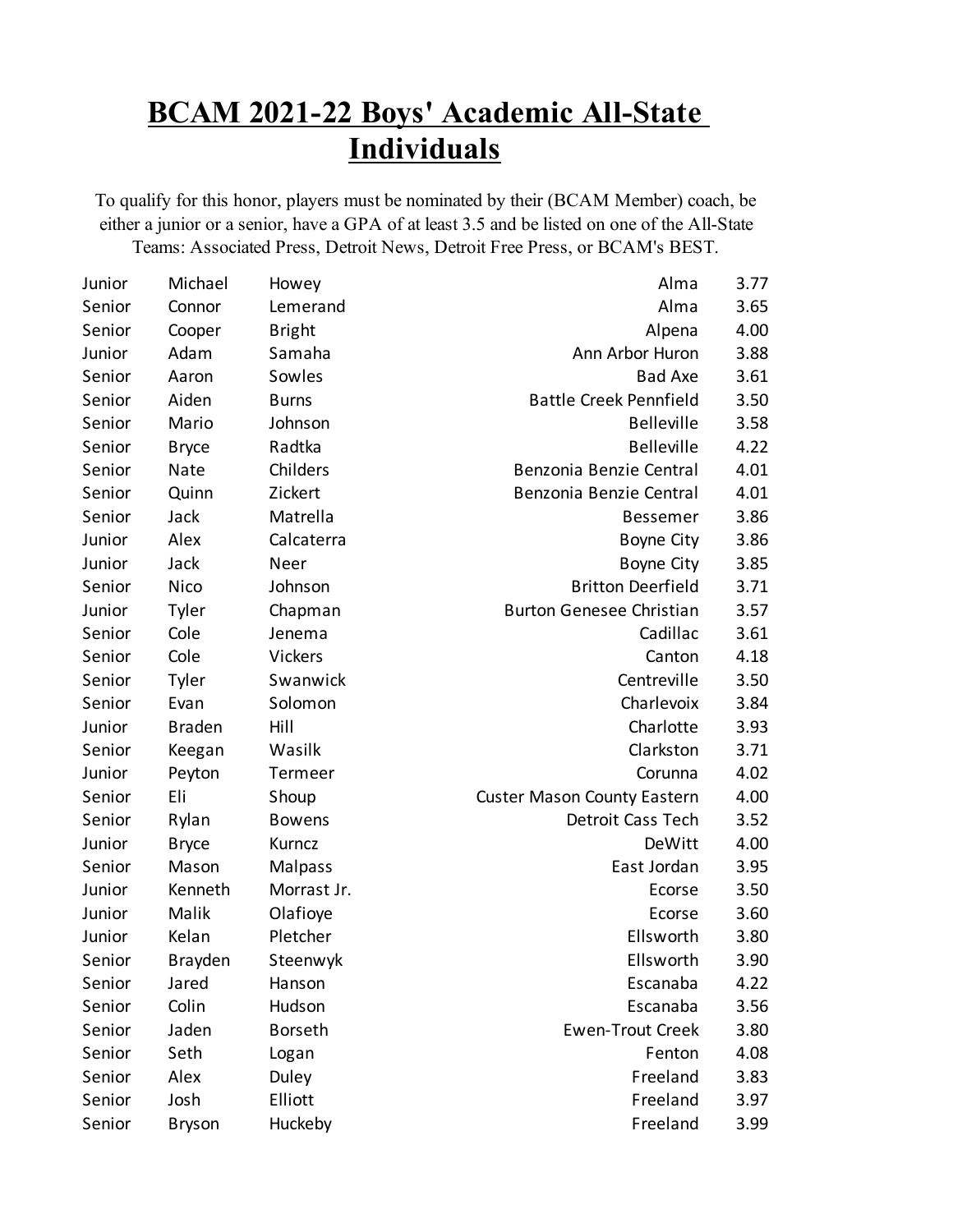| Junior | Jordon        | McDonald        | Fremont                              | 3.64 |
|--------|---------------|-----------------|--------------------------------------|------|
| Senior | Logan         | Nelson          | Fremont                              | 3.86 |
| Junior | <b>RJ</b>     | Taylor          | <b>Grand Blanc</b>                   | 3.72 |
| Junior | Harrison      | Sorrelle        | <b>Grand Haven</b>                   | 3.52 |
| Senior | <b>Nick</b>   | Ellis           | <b>Grand Ledge</b>                   | 3.74 |
| Senior | Kaden         | <b>Brown</b>    | <b>Grand Rapids Catholic Central</b> | 4.20 |
| Senior | Zach          | Gritters        | Grand Rapids Covenant Christian      | 3.83 |
| Senior | Jalen         | Charity         | <b>Grand Rapids Northview</b>        | 3.85 |
| Senior | Kyler         | Vanderjagt      | <b>Grand Rapids Northview</b>        | 3.80 |
| Senior | Kobe          | Kambestad       | <b>Grand Rapids West Catholic</b>    | 3.72 |
| Senior | Michael       | <b>Morris</b>   | <b>Grand Rapids West Catholic</b>    | 4.12 |
| Senior | Caleb         | Caul            | Grayling                             | 4.07 |
| Senior | Jacob         | Shelagowski     | Hemlock                              | 4.00 |
| Senior | Adam          | Kroeze          | <b>Holland Christian</b>             | 4.10 |
| Senior | Jalen         | Overway         | <b>Holland Christian</b>             | 3.84 |
| Senior | Gabe          | Newhof          | Hudsonville Unity Christian          | 3.87 |
| Senior | Trevor        | Tooker          | Ionia                                | 4.00 |
| Senior | Gibson        | Marr            | Ithaca                               | 3.96 |
| Senior | Thomas        | Dillard IV      | Kalamazoo Central                    | 3.90 |
| Senior | <b>Blaine</b> | Barkovich       | Kalkaska                             | 3.72 |
| Senior | Will          | Case            | Kinde-North Huron                    | 3.80 |
| Senior | Gavin         | <b>Bisballe</b> | Lake City                            | 3.74 |
| Senior | Alden         | Ritt            | Lake Orion                           | 4.00 |
| Senior | Alex          | Watters         | Lansing Catholic                     | 3.59 |
| Senior | Isaiah        | Dennis          | LeRoy Pine River                     | 3.86 |
| Senior | Reichen       | Lund            | Linden                               | 3.78 |
| Senior | Peyton        | LaCombe         | Ludington                            | 4.00 |
| Junior | Lars          | Huffman         | Mackinaw City                        | 4.00 |
| Senior | Connor        | Ciolek          | Maple City Glen Lake                 | 4.00 |
| Junior | Mason         | Salisbury       | Marion                               | 3.70 |
| Junior | <b>Blake</b>  | DeZeeuw         | McBain Northern Michigan Christian   | 3.71 |
| Senior | Trevin        | Winkle          | McBain Northern Michigan Christian   | 3.85 |
| Senior | <b>Brady</b>  | Schultz         | Menominee                            | 3.82 |
| Senior | Connor        | Simmer          | Mesick                               | 4.11 |
| Junior | Terrell       | Jefferson       | Middleville Thornapple Kellogg       | 3.57 |
| Senior | Eric          | Grabill         | <b>Midland Calvary Baptist</b>       | 4.00 |
| Senior | Nolan         | Fisher          | <b>Midland Dow</b>                   | 3.73 |
| Junior | Sam           | Lewis           | Milford                              | 4.09 |
| Senior | Xander        | Middleton       | Monroe                               | 3.89 |
| Junior | Jordan        | <b>Briggs</b>   | Muskegon                             | 3.66 |
| Junior | Anthony       | Sydnor III      | Muskegon                             | 3.59 |
| Junior | Parker        | Swartz          | Muskegon Mona Shores                 | 3.61 |
| Senior | Ethan         | Jozsa           | Muskegon Oakridge                    | 3.96 |
| Senior | Garrett       | Wever           | Muskegon Oakridge                    | 3.98 |
| Senior | Owen          | Varnado         | Muskegon Western Michigan Christian  | 4.00 |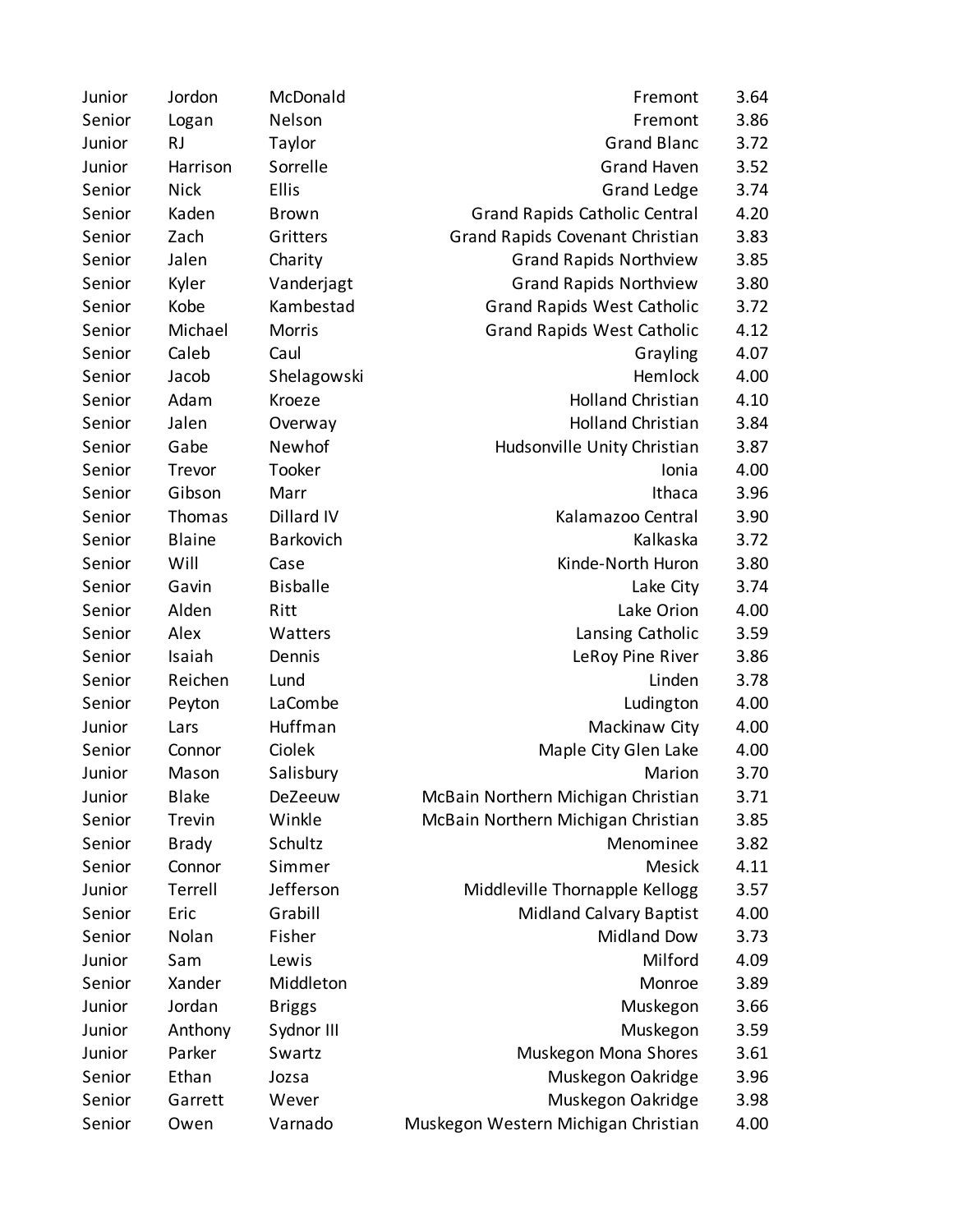| Junior | Тy                  | Kohlmann       | New Lothrop                      | 4.04 |
|--------|---------------------|----------------|----------------------------------|------|
| Junior | <b>Bryce</b>        | Decker         | Newaygo                          | 4.03 |
| Senior | Carson              | Knapp          | Niles Brandywine                 | 3.85 |
| Junior | troy                | <b>McManus</b> | North Muskegon                   | 4.00 |
| Senior | Danny               | Groechel       | Novi                             | 3.83 |
| Senior | Dray                | Chase          | Okemos                           | 3.61 |
| Senior | Will                | Young          | Okemos                           | 3.75 |
| Senior | Jack                | Crighton       | Orchard Lake St Mary's           | 4.12 |
| Senior | JaVaughn            | Hannah         | Orchard Lake St Mary's           | 3.84 |
| Senior | Jacob               | Zartman        | Otsego                           | 4.13 |
| Junior | Aaron               | Jasiak         | Parchment                        | 4.23 |
| Senior | Dylan               | Aldridge       | Petoskey                         | 3.85 |
| Senior | Chukwubuike Anwunah |                | Plymouth Christian               | 3.65 |
| Junior | <b>Nate</b>         | Pierson        | Plymouth Christian               | 3.81 |
| Junior | Jordan              | Scott          | Plymouth Christian               | 3.89 |
| Junior | Tyler               | Jamison        | Port Huron Northern              | 4.61 |
| Senior | Eli                 | Irelan         | Reading                          | 3.65 |
| Junior | Colton              | Wiler          | Reading                          | 4.00 |
| Senior | Levi                | Foco           | Reese                            | 3.94 |
| Senior | Tyler               | Corstange      | <b>Richland Gull Lake</b>        | 3.50 |
| Senior | Nathan              | Louden         | <b>Richland Gull Lake</b>        | 4.01 |
| Senior | Michael             | Calhoun        | <b>Riverview Gabriel Richard</b> | 3.89 |
| Senior | <b>Nick</b>         | Szczechowski   | <b>Riverview Gabriel Richard</b> | 4.33 |
| Senior | Evan                | <b>Taras</b>   | Rochester Hills Stoney Creek     | 3.57 |
| Senior | Joel                | Ewald          | Roscommon                        | 3.80 |
| Senior | EJ                  | Suggitt        | Rudyard                          | 4.09 |
| Senior | Tyler               | DeGroote       | Schoolcraft                      | 4.70 |
| Senior | Joseph              | Hayes          | Shelby                           | 4.00 |
| Senior | Logan               | Doty           | South Lyon                       | 4.06 |
| Senior | Adam                | Jagacki        | South Lyon East                  | 3.73 |
| Junior | Mike                | Lividini, Jr.  | Southfield Christian             | 4.00 |
| Junior | Jax                 | Wilson         | Sparta                           | 3.59 |
| Senior | Cole                | Prout          | <b>Standish-Sterling</b>         | 3.75 |
| Senior | Chase               | Raymond        | Standish-Sterling                | 4.05 |
| Junior | Ryder               | Zajac          | Tecumseh                         | 3.50 |
| Senior | Carson              | <b>Bourdo</b>  | Traverse City Central            | 3.85 |
| Senior | Adam                | Gerberding     | <b>Traverse City St Francis</b>  | 4.00 |
| Junior | Wyatt               | Nausadis       | <b>Traverse City St Francis</b>  | 3.61 |
| Senior | Zack                | Fairless       | Troy                             | 4.12 |
| Senior | Jordan              | Sebagh         | <b>Troy Athens</b>               | 4.00 |
| Senior | Caleb               | Reese          | Warren De LaSalle                | 4.05 |
| Junior | Michael             | Sulaka         | Warren De LaSalle                | 3.98 |
| Senior | Andrew              | Chisek         | Watervliet                       | 4.07 |
| Junior | Hudson              | Hodgins        | West Branch Ogemaw Heights       | 3.83 |
| Senior | Paul                | Davenport      | Westland Lutheran Westland       | 4.00 |